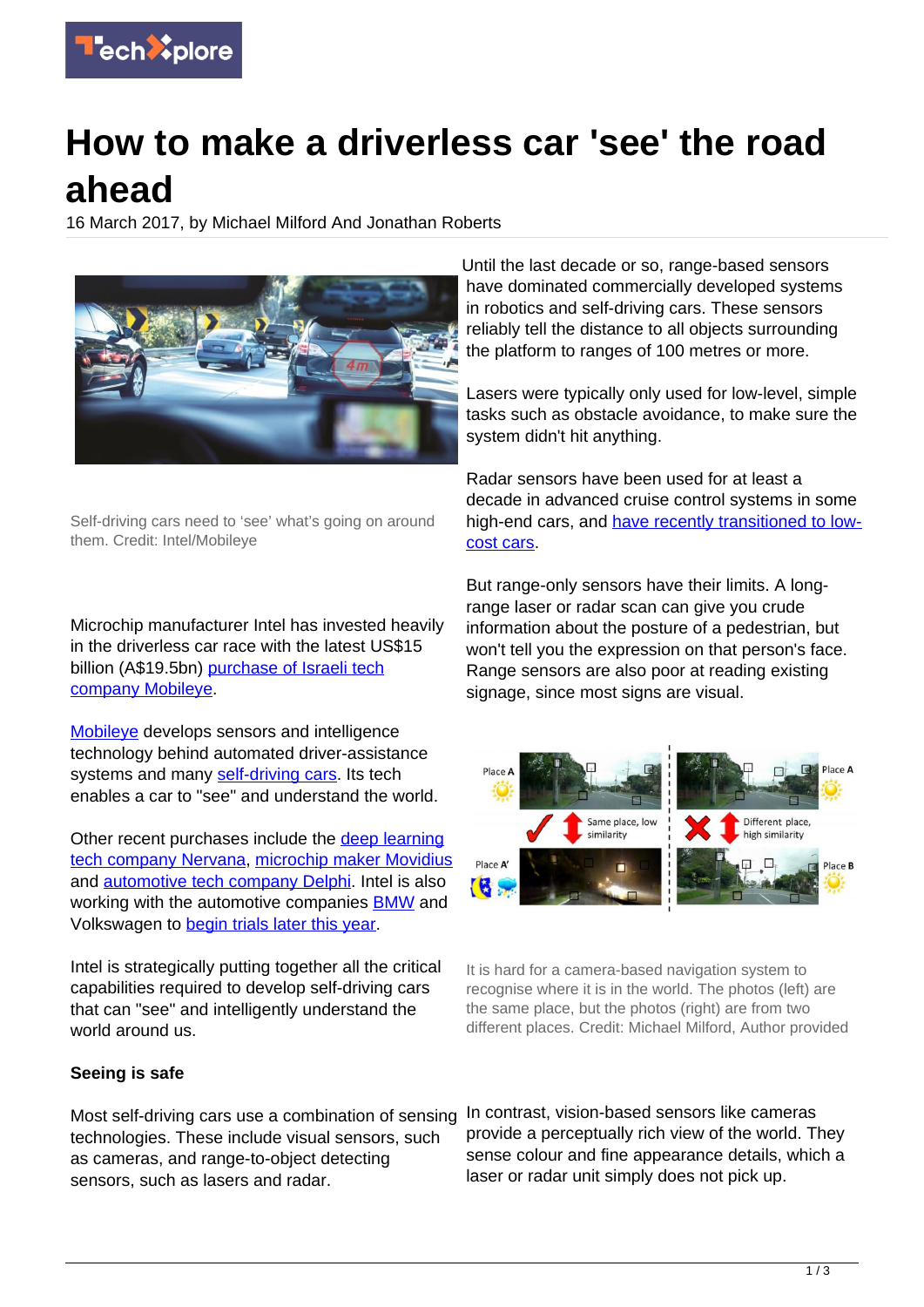

When it comes to driving, our environment has been designed and built with the assumption that a human driver will be able to see. So cars that see like us will fit most naturally into existing infrastructure and signage.

## **Seeing is difficult**

However, cameras are very susceptible to changing environmental conditions. The simplest example encountered on roads is the day-night cycle.

Beyond the darkness, artificial lighting such as from oncoming headlights makes life difficult for the software trying to make sense of what is on the road ahead.

Other changes like weather, seasonal changes, fog, smoke and haze cause other problems. Snow banks can build up on streets, completely obscuring line markings and even signs.

Humans are often able to drive cautiously and work data. out what to do, but self-driving cars, designed to rely on rigid road rules, struggle.

The biggest challenge occurs when multiple changes happen at once, such as a tropical thunderstorm in the middle of the night. People deal with these conditions reasonably well, [although we](http://www.usatoday.com/story/weather/2015/05/14/deadly-driving-hazards/27300165/) [have higher accident rate](http://www.usatoday.com/story/weather/2015/05/14/deadly-driving-hazards/27300165/) in such conditions.

But no driverless car has yet demonstrated it can reliably drive under extreme conditions. Regularly occurring circumstances, such as moderate rain, is about as well as they can currently do.

#### **Seeing can be taught**

Many of the biggest players in the self-driving car world are developing deep learning systems that learn how to drive at a scale far beyond what a human driver does during their hundred hours or so of learner training.

This is where Mobileye comes in. These [deep](http://spectrum.ieee.org/automaton/robotics/artificial-intelligence/facebook-ai-director-yann-lecun-on-deep-learning) [learning systems](http://spectrum.ieee.org/automaton/robotics/artificial-intelligence/facebook-ai-director-yann-lecun-on-deep-learning) typically require huge amounts of labelled data.

Gathering the raw data is expensive but quite doable: just put sensors and computers on a large number of cars and drive millions of hours around road networks.

This leaves them with the labelling problem: labelling people, cars, hazards, traffic lights, lane markings and signs in massive amounts of camera footage.

Mobileye solves this problem by employing hundreds of humans to laboriously label these images. It is one of the leaders in this field and its relationships with dozens of companies working in this area show it has been successful.

Intel's acquisition positions it as a direct challenger to other major companies pursuing the same learning-based approach, such as [NVIDIA.](https://blogs.nvidia.com/blog/2017/01/04/bb8-ces/)

In the longer term, we may see companies like [Mobileye](https://www.technologyreview.com/s/602531/an-ambitious-plan-to-build-a-self-driving-borg/) and [Xerox](http://www.xrce.xerox.com/Our-Research/Computer-Vision/Proxy-Virtual-Worlds) switch increasingly to using photo-realistic simulation to generate much of their

This approach has the advantage of not requiring any human labelling, as the simulation environment already knows about all the things in the environment.

#### **Seeing is sensitive and subtle**

Current self-driving cars are typically much more cautious than humans. This is because humans are able to reliably make more sense of what is happening in the world around them.

In this Tesla video (below, at 0:54), the car slows and almost stops as it drives past joggers on the side of the road.

A human will see the joggers and likely infer that they are very unlikely to suddenly jump out into the road. A machine tends or is explicitly programmed to be more cautious, at least for now.

Vision technologies like those developed by Mobileye can potentially provide much of the more subtle "scene context" to help the car drive more confidently.